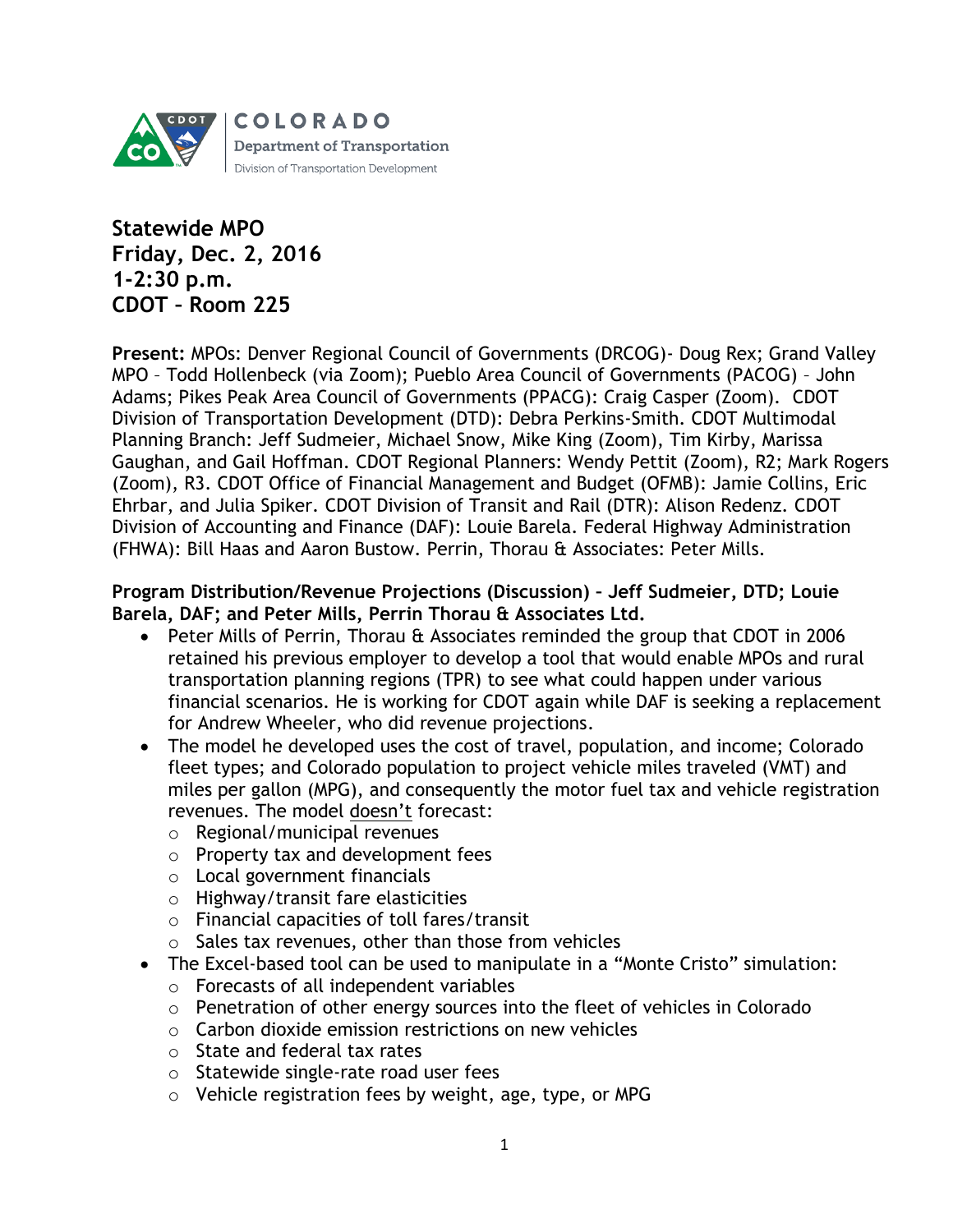- Jeff Sudmeier suggested:
	- o That CDOT begin putting together a committee of SWMPO Committee members and others in January and February to discuss revenue projections, high- and lowrevenue scenarios, and similar topics.
	- $\circ$  Statewide MPO members begin thinking about the variables that CDOT should use in its projections and whether "baseline" projections should include only what's allowed in state and federal law or include additional assumptions.
- As background, Bill Haas asked those attending to become familiar with an FHWA web page from the FHWA website on "reasonably available revenues".
- Aaron Bustow said CDOT and the MPOs should build their projections from the same base.
- Debra Perkins-Smith said baseline revenues are the lowest level everyone can agree to.

## **Metropolitan Planning Agreements (Informational/Discussion) – Marissa Gaughan, DTD**

- Bill Haas clarified that the template is for Memorandums of Agreements, but the individual agreements between CDOT and each individual MPO are called Metropolitan Planning Agreements. Jeff Sudmeier suggested that they be referred to as MOAs-MPAs.
- The group went over changes to the template since the last discussion, and recommended some additional changes. The revised template with additional changes will be presented at the next Statewide MPO meeting.

### **AID Funding Update (Informational/Discussion) – Tim Kirby, DTD**

- Tim Kirby described the FHWA Technology and Innovation Deployment Program and the Accelerated Innovation Deployment Demonstration program, known as AID.
- State DOTs, federal land management agencies, tribal nations, MPOs, and local governments are eligible to apply. Local governments and MPOs must apply through the state DOTs.
- Each year, CDOT will submit two applications to FHWA to compete on a national basis for the \$10 million available FY 2016-FY 2020. One should be a state lead project and the second application should be from an MPO or local agency.
- The packet suggests potential MPO and local agency applicants notify CDOT of their future fiscal year submittals for FY 2018, 2019, and 2020.

### **Obligation Reports (Discussion) – Michael Snow, DTD, and Jamie Collins, OFMB**

- The group agreed that it would like to discuss further how to make the federallyrequired obligation reports more useful and understandable by the general public.
- Annual obligation reports list the money that has been designated but not necessarily spent for particular projects within the MPO boundaries. The MPOs get that information from CDOT's Office of Financial Management and Budget.
- Bill Haas suggested that the obligation reports could show a linkage with performance planning. For example, the MPO obligation reports could show what goals and objectives each project is supposed to address.